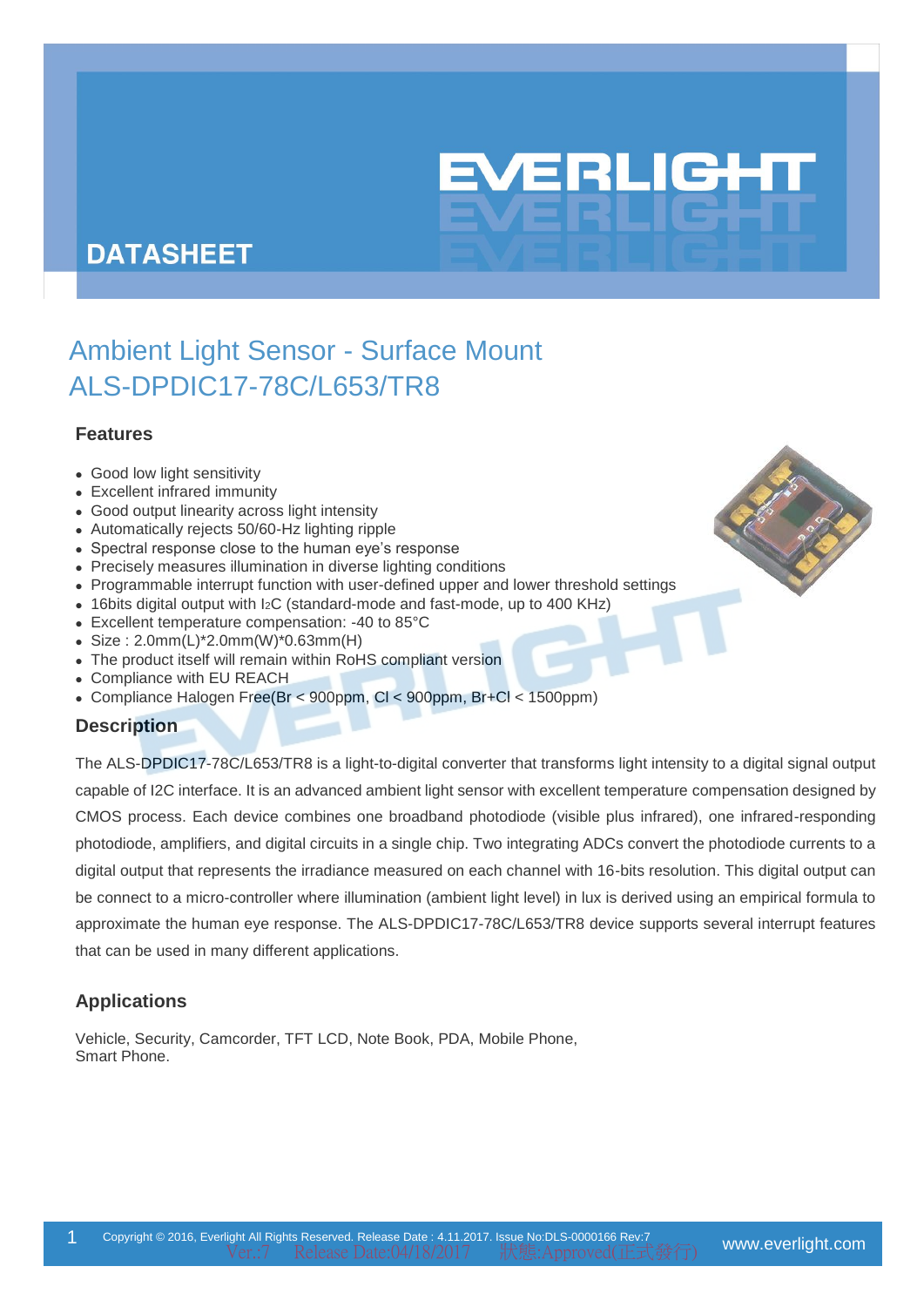### **Pad Descriptions**

| <b>Symbol</b> | <b>Type</b>    | <b>Function</b>                                                    |
|---------------|----------------|--------------------------------------------------------------------|
| <b>VDD</b>    | Power          | Supply voltage.                                                    |
| <b>ADDR</b>   | Input          | I2C device address select, IO traps.                               |
| <b>VSS</b>    | Power          | Power supply ground.                                               |
| <b>SCL</b>    | Input          | I2C serial clock input terminal, clock signal for I2C serial data. |
| <b>INT</b>    | Output         | Level or pulse interrupt.                                          |
| <b>SDA</b>    | Input / Output | I2C serial data I/O terminal, serial data I/O for I2C.             |

# **Function Block Diagram**



# **Detailed Description**

ALS-DPDIC17-78C/L653/TR8 is an ambient light sensor device that contains two integrating analog-to-digital converters (ADC) that integrate currents from two photodiodes. Photodiode 0 is sensitive to both visible and infrared, while photodiode 1 is mostly sensitive to infrared light. The spectral response of the two photodiodes is independent from one another and integration of both channels occurs simultaneously. Upon completion of the conversion cycle, the conversion result is transferred to the channel 0 and channel 1 data registers, respectively. After the transfer, the device automatically begins the next integration cycle.

Communication to the device is accomplished through a standard I2C serial bus. Consequently, the ALS-DPDIC17-78C/L653/TR8 device can be easily connected to a microcontroller or embedded controller, no external circuitry is required. Please refer to the chapter "I2C Protocols" for detailed communication method. The ALS-DPDIC17-78C/L653/TR8 devices also support several interrupt features that simplifies and improves system efficiency by eliminating the need to poll a sensor for a light intensity value. The primary purpose of the interrupt function is to detect a meaningful change in light intensity or time as user wish. The ALS-DPDIC17-78C/L653/TR8 devices have the ability to define two thresholds: high and low levels. An interrupt is generated when the value of a conversion exceed either of these limits.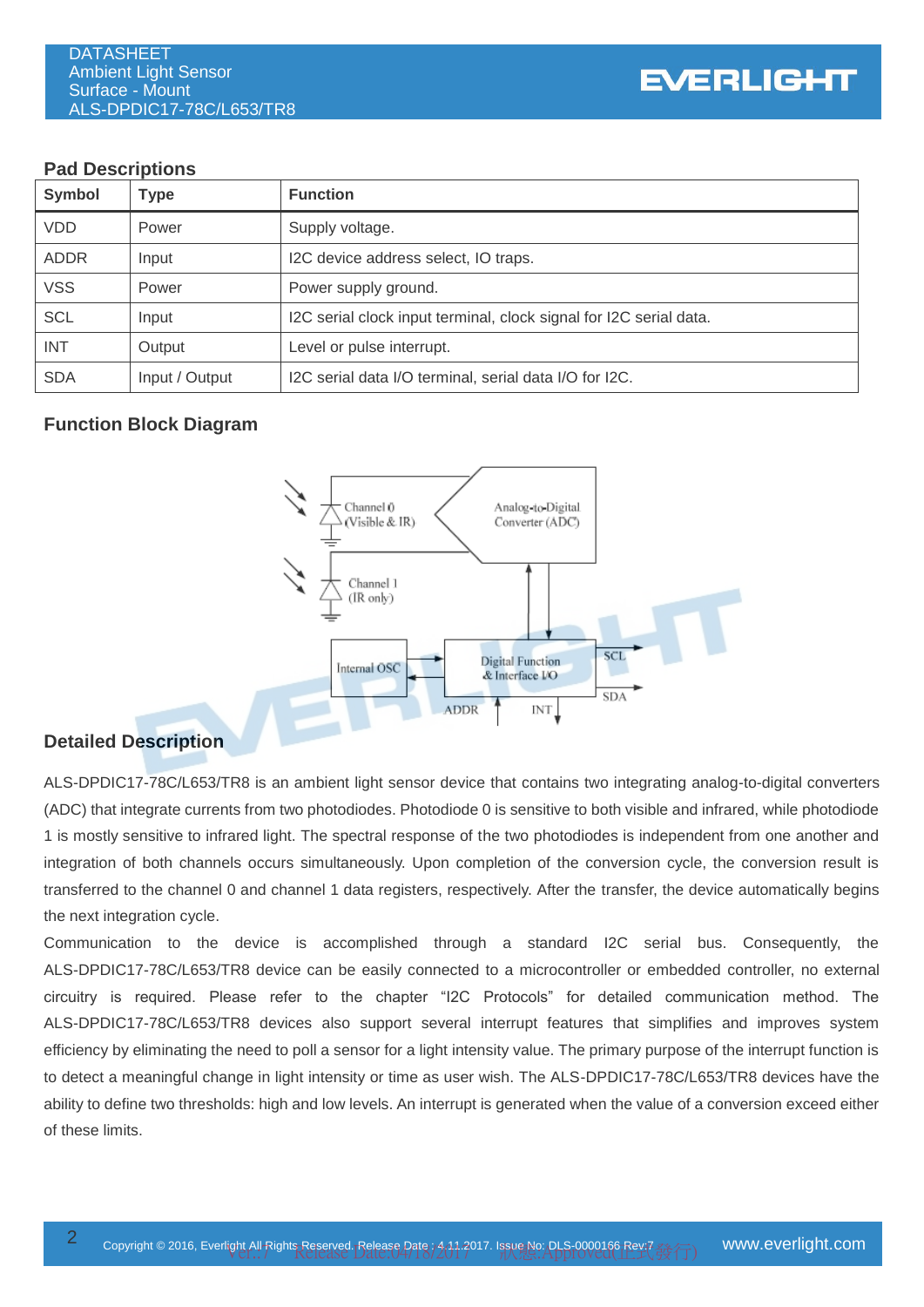# **Absolute Maximum Ratings**

|                                                                                                                                                                                                                                                                                                                                                                                                                  |                  |        | <b>Limit Values</b> |                 |                  |              |  |  |  |
|------------------------------------------------------------------------------------------------------------------------------------------------------------------------------------------------------------------------------------------------------------------------------------------------------------------------------------------------------------------------------------------------------------------|------------------|--------|---------------------|-----------------|------------------|--------------|--|--|--|
| <b>Parameter</b>                                                                                                                                                                                                                                                                                                                                                                                                 | Symbol           | Min.   | Max.                | <b>Units</b>    | <b>Notes</b>     |              |  |  |  |
| <b>Voltages</b>                                                                                                                                                                                                                                                                                                                                                                                                  |                  |        |                     |                 |                  |              |  |  |  |
| <b>Supply Voltage</b>                                                                                                                                                                                                                                                                                                                                                                                            | $V_{DD}$         | $-0.5$ | 3.8                 | $\vee$          |                  |              |  |  |  |
| Digital Output Voltage Range                                                                                                                                                                                                                                                                                                                                                                                     | $V_{\rm O}$      | $-0.5$ | 3.8                 | $\vee$          |                  |              |  |  |  |
| <b>Temperatures</b>                                                                                                                                                                                                                                                                                                                                                                                              |                  |        |                     |                 |                  |              |  |  |  |
| Storage Temperature                                                                                                                                                                                                                                                                                                                                                                                              | $T_{\text{stg}}$ | $-40$  | 85                  | $\rm ^{\circ}C$ |                  |              |  |  |  |
| <b>ESD</b>                                                                                                                                                                                                                                                                                                                                                                                                       |                  |        |                     |                 |                  |              |  |  |  |
| <b>ESD Tolerance</b>                                                                                                                                                                                                                                                                                                                                                                                             |                  |        | 2                   | kV              | Human body model |              |  |  |  |
| Note: Stresses beyond those listed under "absolute maximum ratings" may cause permanent damage to the device. These<br>are stress ratings only and functional operation of the device at these or any other conditions beyond those indicated under<br>"recommended operating conditions" is not implied. Exposure to absolute-maximum-ratings conditions for extended<br>periods may affect device reliability. |                  |        |                     |                 |                  |              |  |  |  |
| <b>Recommended Operating Conditions</b>                                                                                                                                                                                                                                                                                                                                                                          |                  |        |                     |                 |                  |              |  |  |  |
| <b>Parameter</b>                                                                                                                                                                                                                                                                                                                                                                                                 | <b>Symbol</b>    | Min.   | Typ.                | Max.            | <b>Units</b>     | <b>Notes</b> |  |  |  |
| <b>Supply Voltage</b>                                                                                                                                                                                                                                                                                                                                                                                            | $V_{DD}$         | 2.7    | 3.3                 | 3.6             | V                |              |  |  |  |
| <b>Operating Free-air Temperature</b>                                                                                                                                                                                                                                                                                                                                                                            | $T_A$            | $-40$  | ÷.                  | 85              | $^{\circ}$ C     |              |  |  |  |
| <b>SCL. SDA Input Low Voltage</b>                                                                                                                                                                                                                                                                                                                                                                                | V <sub>II</sub>  |        |                     | 0.8             | V                |              |  |  |  |

|                             | ັ⊔⊏             |          |       | ---    |        |                |
|-----------------------------|-----------------|----------|-------|--------|--------|----------------|
| SCL, SDA Input High Voltage | V <sub>IH</sub> | <u>.</u> |       |        |        |                |
| SDA Output Low Voltage      | Y OL            |          | -     | 0.3    |        | $I_{OL} = 3mA$ |
| ____<br>--<br>___<br>___    | - - -           | _______  | _____ | ______ | $   -$ |                |

# **Operating Characteristics and Electrical Characteristics (VDD =3.3V, Ta = 25**℃**)**

| <b>Parameter</b>            | <b>Test Conditions</b>                                            | <b>Channel</b>           | Min.  | Typ.    | Max.  | Units     |  |
|-----------------------------|-------------------------------------------------------------------|--------------------------|-------|---------|-------|-----------|--|
| ALS detection resolution    | ALS gain=X15;<br><b>TIG=255T</b>                                  |                          | ٠     | 0.006   | ٠     | lux/count |  |
| ALS maximum detection       | ALS gain=X1;<br>$TIG=1T$                                          |                          | ٠     | 992,656 |       | lux       |  |
| Dark A/DC Count Value       | $E_y = 0$ lux, white LED                                          |                          |       |         | 3     | count     |  |
| A/DC Count Value            | ALS gain=X15;<br>TIG=19T(51.3ms);<br>$E_v = 100$ lux, white LED   | CHO-CH <sub>1</sub>      | 1088  | 1360    | 1632  |           |  |
|                             | ALS gain=X15;<br>TIG=255T(688.5ms);<br>$E_v = 100$ lux, white LED |                          | 14592 | 18240   | 21888 | count     |  |
|                             | Normal                                                            | $\overline{\phantom{a}}$ | ٠     | 200     |       | uA        |  |
| <b>Supply Current</b>       | Power-down                                                        | ٠                        | ٠     | 5       |       | uA        |  |
| Peak Sensitivity Wavelength | $\overline{\phantom{a}}$                                          |                          |       | 500     |       | nm        |  |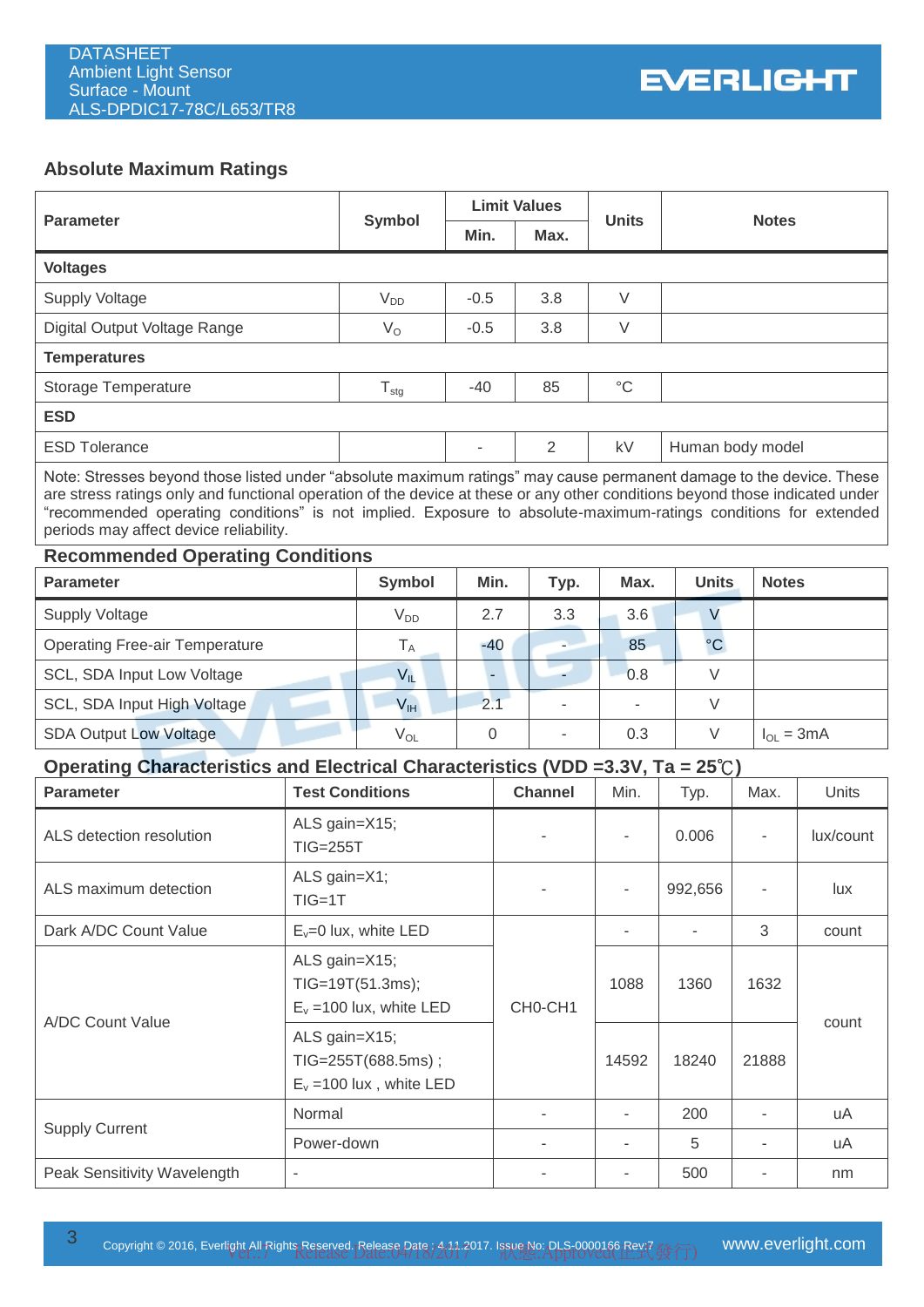#### **AC Electrical Characteristics (VDD =3.3V, TA = 25**℃**)**

|                  | <b>I2C Standard Mode</b> |      | <b>I2C Fast Mode</b> | <b>Units</b> |           |
|------------------|--------------------------|------|----------------------|--------------|-----------|
| <b>Parameter</b> | Min.                     | Max. | Min.                 | Max.         |           |
| $f_{(SCL)}$      |                          | 100  |                      | 400          | kHz       |
| $I_{(BUF)}$      | 4.7                      |      | 1.3                  | ۰            | <b>us</b> |
| $I_{(HDSTA)}$    |                          | -    | 0.6                  | ۰            | <b>us</b> |
| $I_{(SUSTA)}$    | 4.7                      |      | 0.6                  | ۰            | <b>us</b> |
| $I_{(SUSTO)}$    | 4                        |      | 0.6                  | ۰            | <b>us</b> |
| $I_{(HDDAT)}$    |                          | 3.45 | O                    | 0.9          | <b>us</b> |
| $I_{(SUDAT)}$    | 250                      |      | 100                  |              | <b>us</b> |
| $I_{(LOW)}$      | 4.7                      |      | 1.3                  |              | <b>us</b> |
| $t_{(HIGH)}$     | 4                        |      | 0.6                  | ۰            | <b>us</b> |
| $t_{(f)}$        |                          | 300  | $\,$                 | 300          | <b>us</b> |
| $t_{(r)}$        | ۰                        | 1000 | ۰                    | 300          | <b>us</b> |

#### **Parameter Measurement Information**



The capacitor C1 and C2 near VDD is essential for power noise rejection. The recommended value of C1 is 10uF.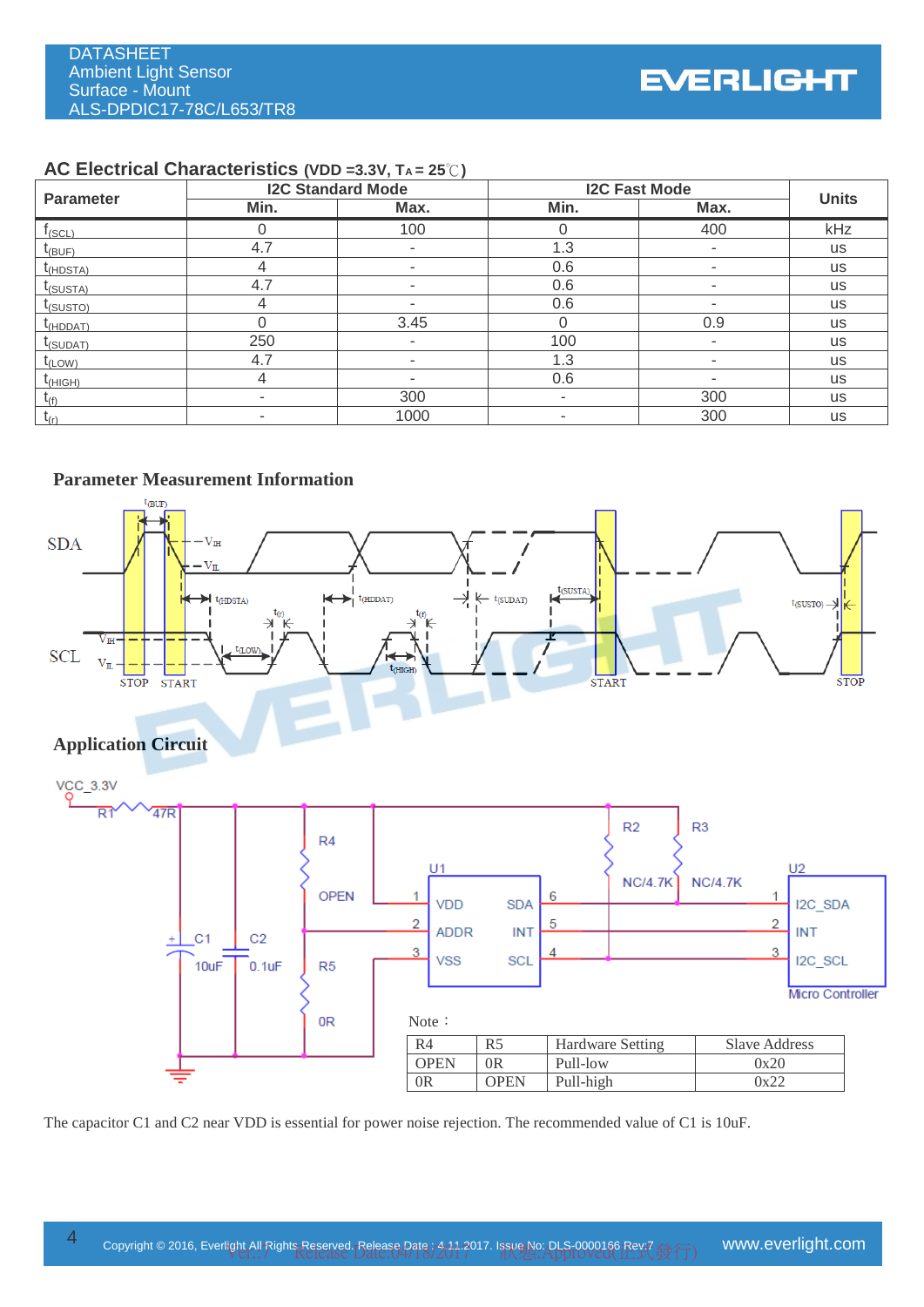**0 200 400 600 800 1000**

**0**

**10000 TIG=255T(688.5ms) 12000 TIG=74T(199.8ms)**

**TIG=148T(399.6ms)**

**TIG=19T(51.3ms)**

**Ta=25**℃**, V (Typ.) dd=3.3V, ADC Gain=X1, White LED ALS output counts (CH0-CH1)**

**Illuminance (Lux)**

Ta=25<sup>°</sup>C,  $V_{dd}$ =3.3V, ADC Gain=X1, White LED (Typ.)

# **Electrical and Optical Characteristics (Ta=25**℃**)**





Fig.3 ALS output data vs. ADC TIG Fig.4 Spectral vs. Wavelength

NOTE: The A/DC TIG value is integration time. There are TIG=1T=2.7 ms, 19T=51.3 ms, 37T=99.9 ms, 74T=199.8 ms, 148T=399.6 ms, 255T= 688.5 ms.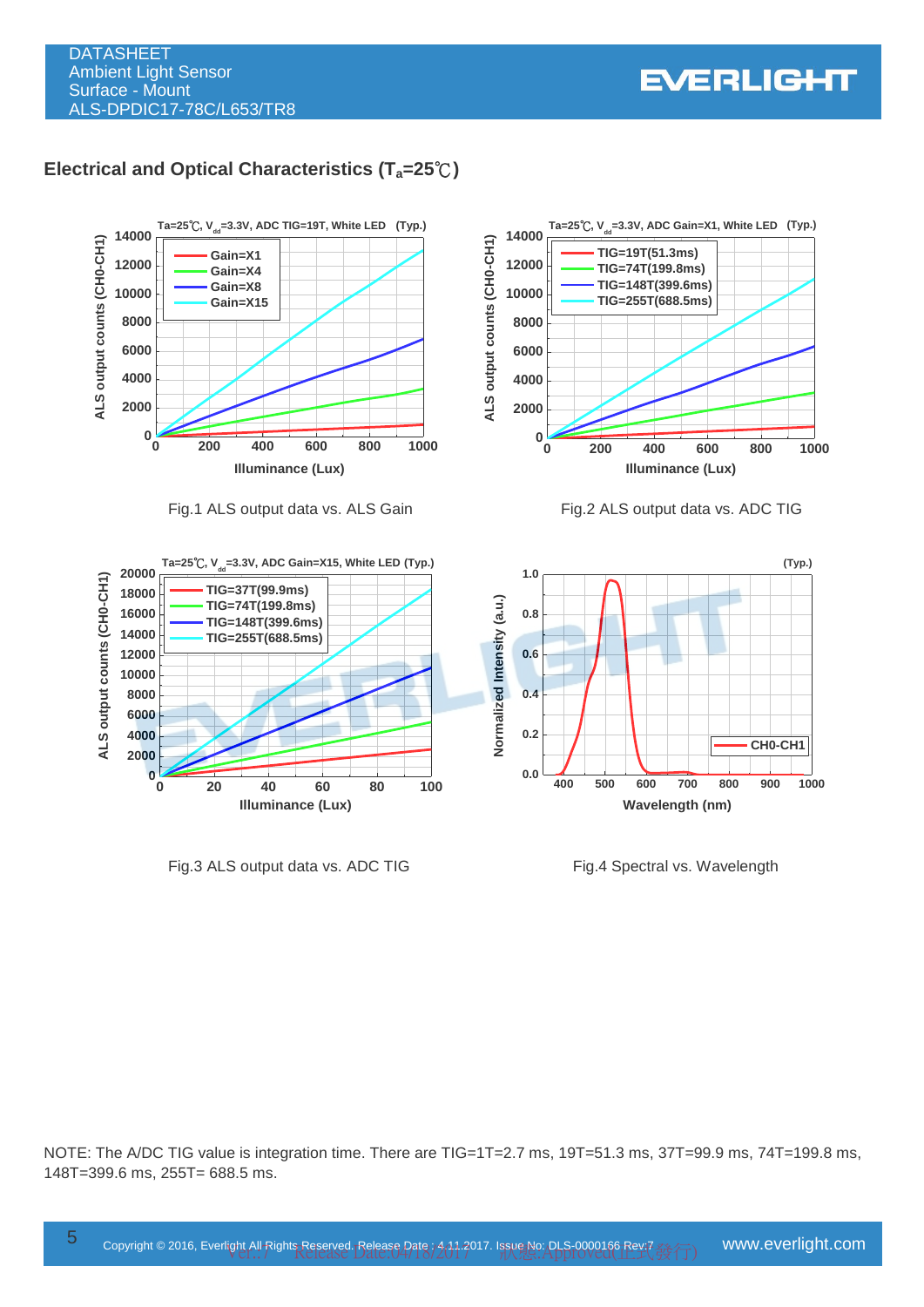#### **I2C Bus Overview**

The data on the SDA line must be stable during the HIGH period of the clock. The HIGH or LOW state of the data line can only change when the clock signal on the SCL line is LOW.



To address a specific device, the master initiates a START condition by pulling the data signal line (SDA) from a HIGH to a LOW logic level while SCL is HIGH. All slaves on the bus shift in the slave address byte on the rising edge of SCL, with the last bit indicating whether a read or write operation is intended. During the ninth clock pulse, the slave being addressed responds to the master by generating an Acknowledge and pulling SDA LOW.

Data transfer is then initiated and eight bits of data are sent, followed by an Acknowledge bit. During data transfer, SDA must remain stable while SCL is HIGH. Any change in SDA while SCL is HIGH is interpreted as a START or STOP condition.

Once all data have been transferred, the master generates a STOP condition, indicated by pulling SDA from LOW to HIGH while SCL is HIGH.



The device that initiates the transfer is called a master, and the devices controlled by the master are slaves. The bus must be controlled by a master device that generates the serial clock (SCL), controls the bus access, and generates START and STOP conditions.



#### **I2C Bus Address**

Interface and control of the ALS-DPDIC17-78C/L653/TR8 is accomplished through a two-wire serial interface to a set of registers that provide access to device control functions and output data. The serial interface is compatible with I2C bus Fast-Mode. To communicate with the ALS-DPDIC17-78C/L653/TR8, the master must first address slave devices via a slave address byte. The slave address byte consists of seven address bits, and a direction bit indicating the intent of executing a read or write operation. The ALS-DPDIC17-78C/L653/TR8 offers two slave addresses that are selectable via an external pin (ADDR). The slave address options are shown in below.

| <b>ADDR Terminal Level</b> | <b>Slave Address</b> |
|----------------------------|----------------------|
| /SS                        | 0010000              |
| /DF                        | 0010001              |

NOTE: The slave addresses are 7 bits. A read/write bit should be appended to the slave address by the master device to properly communicate with the ALS-DPDIC17-78C/L653/TR8 device.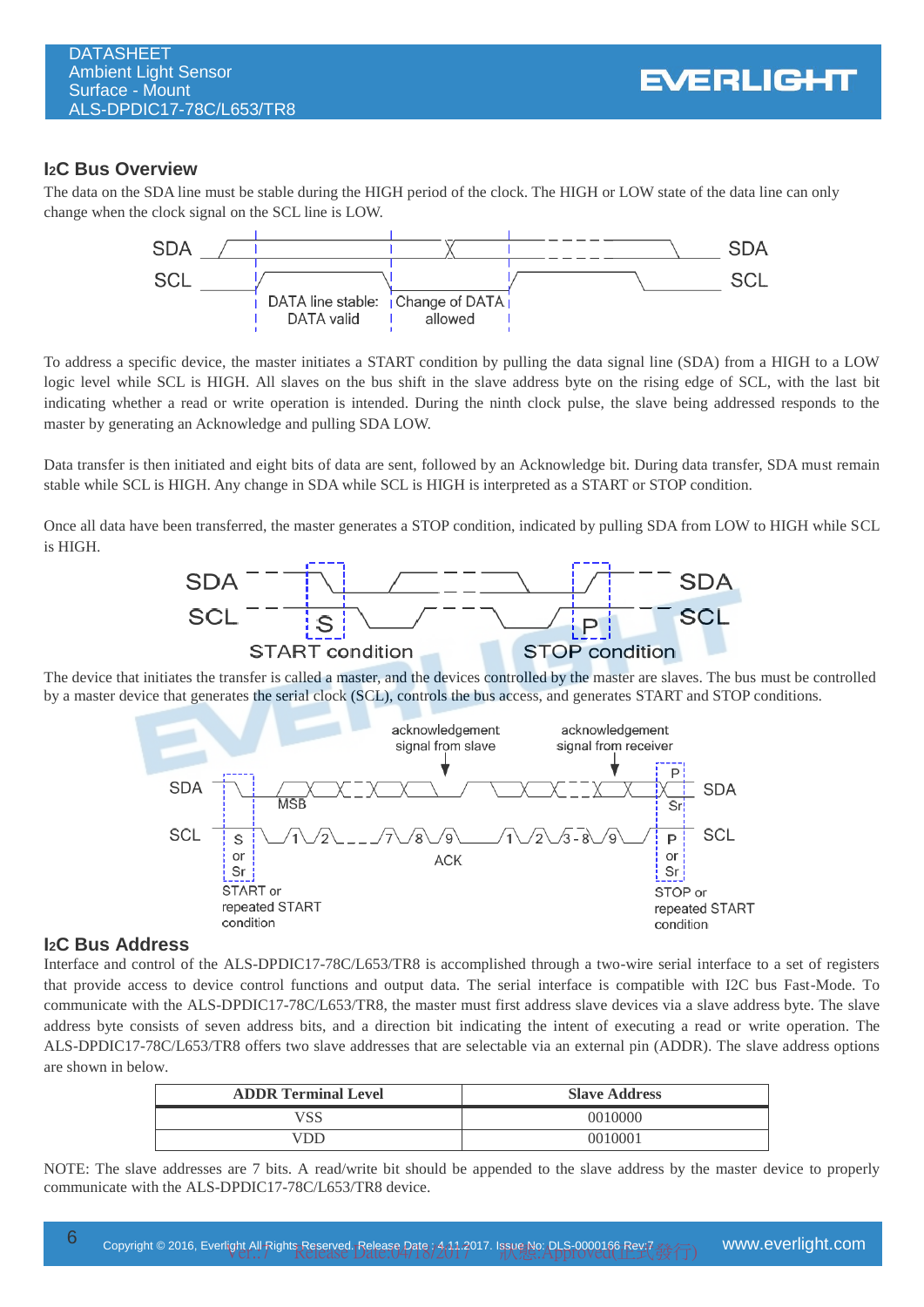# **I <sup>2</sup>C Bus Protocols**

The ALS-DPDIC17-78C/L653/TR8 implements the following protocols of the  $I<sup>2</sup>C$  specification:

- ◆ Write Byte Protocol
- ◆ Read Byte Protocol
- ◆ Write Burst Protocol
- ◆ Read Burst Protocol

# **Write Byte Protocol**

|  | Slave<br>Address | Wr |  | Register Address=N |  | Data<br>N |  |  |
|--|------------------|----|--|--------------------|--|-----------|--|--|
|--|------------------|----|--|--------------------|--|-----------|--|--|

# **Read Byte Protocol**

| ົ | <b>Slave Address</b> | Wr |  | Register Address=N | A |    |
|---|----------------------|----|--|--------------------|---|----|
| c | <b>Slave Address</b> | Rd |  | Data N             |   | רו |

# **Write Burst Protocol**

| S | <b>Slave Address</b>       | Wr | $\overline{A}$ | Register Address=N | $\overline{A}$ | Data N   | $\overline{A}$ |
|---|----------------------------|----|----------------|--------------------|----------------|----------|----------------|
|   |                            |    |                |                    |                |          |                |
|   | Data N+1                   |    | $\overline{A}$ | Data N+2           | $\overline{A}$ |          | P              |
|   | <b>Read Burst Protocol</b> |    |                |                    |                |          |                |
| S | <b>Slave Address</b>       | Wr | $\overline{A}$ | Register Address=N | $\overline{A}$ |          |                |
|   |                            |    |                |                    |                |          |                |
| S | <b>Slave Address</b>       | Rd | $\overline{A}$ | Data N             | $\overline{A}$ | Data N+1 | A              |
|   |                            |    |                |                    |                |          |                |
|   | Data N+2                   |    | A              | Data N+3           | A              |          | P              |

**Note:**

**A** Acknowledge (this bit position may be 0 for an ACK or **1** for a NACK) **P** Stop Condition **Rd** Read (bit value of **1**)

**S** Start Condition

**Sr** Repeated Start Condition

**Wr** Write (bit value of **0**)

… Continuation of protocol

- Master-to-Slave
- □ Slave-to-Master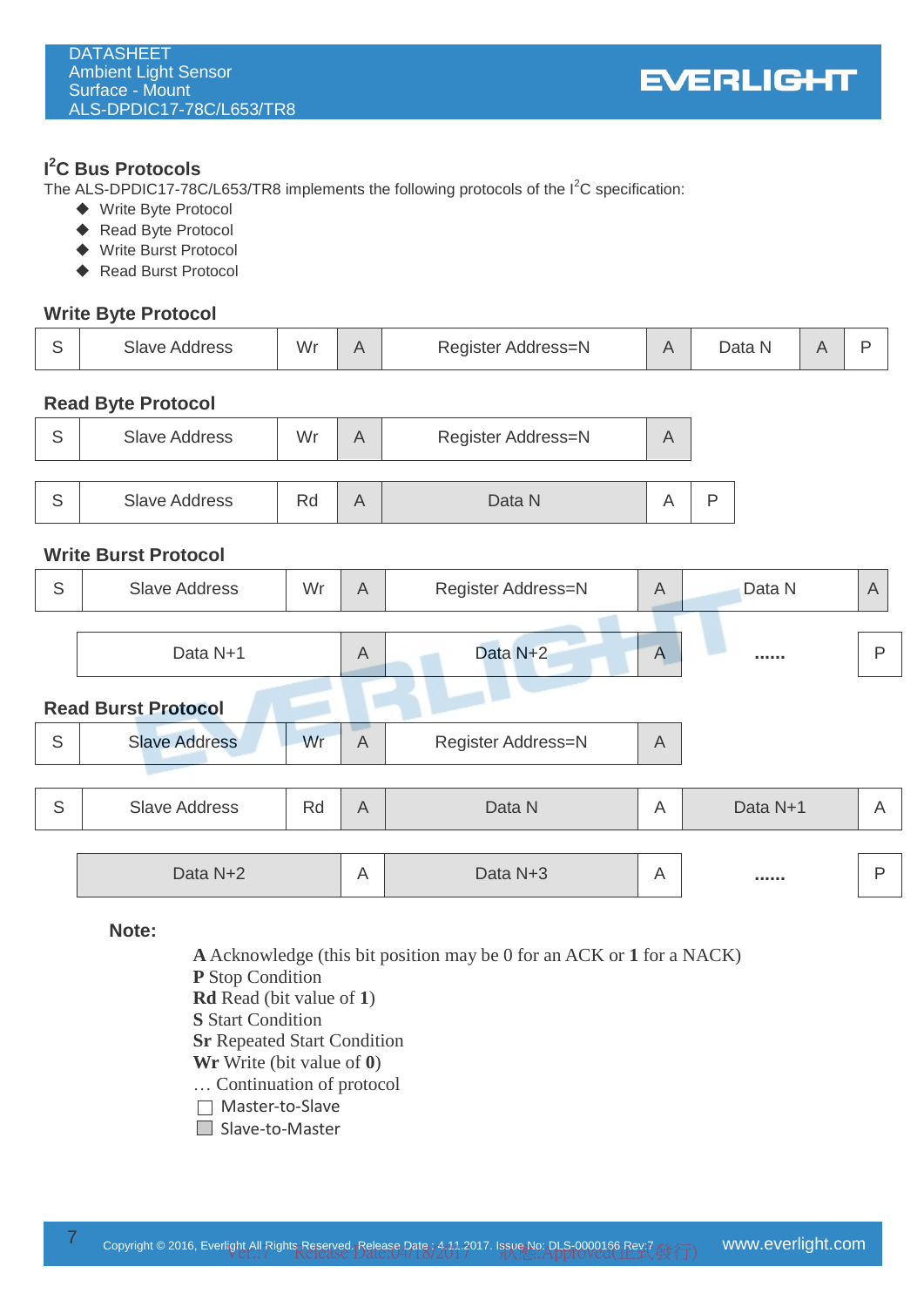#### **Register Table**

The ALS-DPDIC17-78C/L653/TR8 is controlled and used via below registers.

| Addr. | <b>Bits</b>              | <b>Type</b>              | <b>Default</b> | <b>Name</b>    | <b>Register Function</b>                                                                                                                                                                                                                                                                                                                                                                                               |                                                                              |
|-------|--------------------------|--------------------------|----------------|----------------|------------------------------------------------------------------------------------------------------------------------------------------------------------------------------------------------------------------------------------------------------------------------------------------------------------------------------------------------------------------------------------------------------------------------|------------------------------------------------------------------------------|
| 0x00  | [7:0]                    | <b>RO</b>                | 0x26           | <b>PNO_LB</b>  | Product number, Low Byte                                                                                                                                                                                                                                                                                                                                                                                               |                                                                              |
| 0x01  | [7:0]                    | <b>RO</b>                | 0x11           | <b>PNO_HB</b>  | Product number, High Byte                                                                                                                                                                                                                                                                                                                                                                                              |                                                                              |
| 0x02  | $\blacksquare$           | $\overline{\phantom{a}}$ |                |                | Reserved                                                                                                                                                                                                                                                                                                                                                                                                               |                                                                              |
|       | [7:0]                    | <b>RW</b>                | 0x04           | OP_MODE        | Operation mode                                                                                                                                                                                                                                                                                                                                                                                                         |                                                                              |
|       | [7:4]                    | <b>RW</b>                | $\mathbf 0$    | $\blacksquare$ | Reserved. The field is always 0.                                                                                                                                                                                                                                                                                                                                                                                       |                                                                              |
|       | $[3]$                    | <b>RW</b>                | $\mathbf 0$    |                | Must set to 0                                                                                                                                                                                                                                                                                                                                                                                                          |                                                                              |
| 0x03  | $[2]$                    | <b>RW</b>                | 1              | $\blacksquare$ | Must set to 1                                                                                                                                                                                                                                                                                                                                                                                                          |                                                                              |
|       | $[1]$                    | <b>RW</b>                | 0              | <b>PD</b>      | Power down control<br>0: chip active<br>1: chip power down                                                                                                                                                                                                                                                                                                                                                             |                                                                              |
|       | [0]                      | <b>RW</b>                | $\mathbf 0$    | $\bar{a}$      | Must set to 0                                                                                                                                                                                                                                                                                                                                                                                                          |                                                                              |
| 0x04  | [7:0]                    | <b>RW</b>                | 0x94           | <b>TIG_SEL</b> | Integration time (TIG) is selected by <b>TIG_SEL</b> . The standard value<br>with default setting is as following.<br><b>Integration time (TIG)</b><br>$1T = 2.7ms$ (Typical)<br>$2T = 5.4ms$ (Typical)<br>$19T = 51.3ms$ (Typical)<br>$37T = 99.9ms$ (Typical)<br>$74T = 199.8ms$ (Typical)<br>$148T = 399.6ms$ (Typical)<br>$255T = 688.5ms$ (Typical)<br>Current gain, CGAIN used to increase low light sensitivity | <b>TIG_SEL Value</b><br>0x01<br>0x02<br>0x13<br>0x25<br>0x4A<br>0x94<br>0xFF |
| 0x05  | [7:0]                    | <b>RW</b>                | 0xFF           | <b>CGAIN</b>   | <b>Current gain (CG)</b><br>x1<br>x2<br>x3<br><br>x15                                                                                                                                                                                                                                                                                                                                                                  | <b>CGAIN Value</b><br>0x11<br>0x22<br>0x33<br>0xFF                           |
| 0x06  | $\overline{\phantom{a}}$ | ۰                        | $\blacksquare$ | $\blacksquare$ | Reserved                                                                                                                                                                                                                                                                                                                                                                                                               |                                                                              |
|       |                          |                          |                |                | Reserved                                                                                                                                                                                                                                                                                                                                                                                                               |                                                                              |
| 0x0F  |                          |                          |                |                | Reserved                                                                                                                                                                                                                                                                                                                                                                                                               |                                                                              |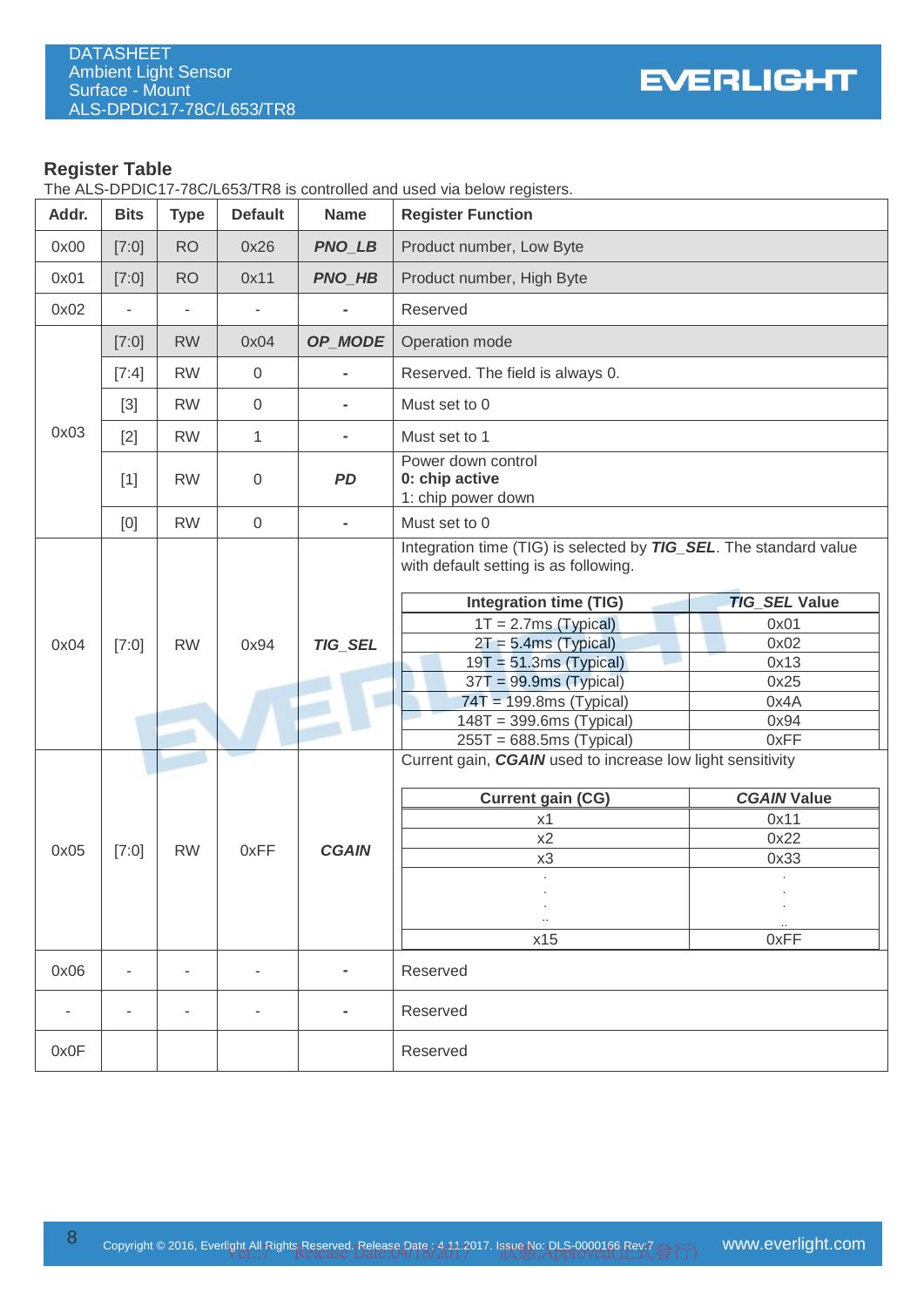

|      | [7:0]          | <b>RW</b> | 0x00           | <b>INT_CTL</b>     | Interrupt control                                                                                                                                                                                                                                                                                                                                              |
|------|----------------|-----------|----------------|--------------------|----------------------------------------------------------------------------------------------------------------------------------------------------------------------------------------------------------------------------------------------------------------------------------------------------------------------------------------------------------------|
|      | $[7:5]$        | <b>RW</b> | 0              |                    | Reserved. The field is always 0.                                                                                                                                                                                                                                                                                                                               |
|      |                |           |                |                    | Interrupt mode<br>Interrupt's source is CH0, and has 4 interrupt mode:<br>0: Hysteresis interrupt<br>INT<br>$V_{OH}$<br>CН<br>$V_{OL}$<br>INT TH<br>INT TL<br>1: Reserved                                                                                                                                                                                      |
| 0x10 | [4:3]          | <b>RW</b> | 0              | <b>INT_MOD</b>     | 2: Level interrupt<br>When $CH0[15:0] \leq INT\_TL[15:0]$ , interrupt occurs. And user should write<br>INT_CLR to clear it.<br>3: Pulse interrupt<br>The interrupt flag occurs on no-integrated period to inform<br>micro-controller to read register 0x20~0x24, so it occurs periodically.<br>INT<br>$V_{OH}$<br>Time<br>$V_{OL}$<br>period of<br>integration |
|      | $\overline{2}$ | <b>RW</b> | 0              | <b>INT PO</b>      | Interrupt pole<br>0: Active low<br>1: Active high                                                                                                                                                                                                                                                                                                              |
|      | 1              | <b>RW</b> | 0              | <b>INT ENH</b>     | Interrupt disable /enable<br>0: Disable<br>1: Enable                                                                                                                                                                                                                                                                                                           |
|      | $\mathbf 0$    | <b>RW</b> | $\overline{0}$ | <b>INT_CLR</b>     | Interrupt clear, only works on mode2 (level interrupt) of INT_MOD.                                                                                                                                                                                                                                                                                             |
| 0x11 | [7:0]          | <b>RW</b> | 0xD0           | <b>INT_THL</b>     | Interrupt high threshold, Low byte                                                                                                                                                                                                                                                                                                                             |
| 0x12 | [7:0]          | <b>RW</b> | 0x07           | <b>INT_THH</b>     | Interrupt high threshold, High byte                                                                                                                                                                                                                                                                                                                            |
| 0x13 | [7:0]          | <b>RW</b> | 0xE8           | <b>INT TLL</b>     | Interrupt low threshold, Low byte                                                                                                                                                                                                                                                                                                                              |
| 0x14 | [7:0]          | <b>RW</b> | 0x03           | <b>INT_TLH</b>     | Interrupt low threshold, High byte                                                                                                                                                                                                                                                                                                                             |
| 0x20 | [0]            | <b>RO</b> |                | <b>UPDATE</b>      | User should read this register first for updating following register<br>$0x21 - 0x24$ .<br>When micro-controller read this register, the shortest period must be<br>longer than integration time (TIG').                                                                                                                                                       |
| 0x21 | [7:0]          | <b>RO</b> |                | CHO_LB             | ADC channel 0, Low byte                                                                                                                                                                                                                                                                                                                                        |
| 0x22 | [7:0]          | <b>RO</b> |                | CHO HB             | ADC channel 0, High byte                                                                                                                                                                                                                                                                                                                                       |
| 0x23 | [7:0]          | <b>RO</b> |                | CH1_LB             | ADC channel 1, Low byte                                                                                                                                                                                                                                                                                                                                        |
| 0x24 | [7:0]          | <b>RO</b> |                | CH <sub>1_HB</sub> | ADC channel 1, High byte                                                                                                                                                                                                                                                                                                                                       |

Note: RO = Read Only; RW = Read/Write. Reserved bytes must not be accessed otherwise unpredictable results may occur.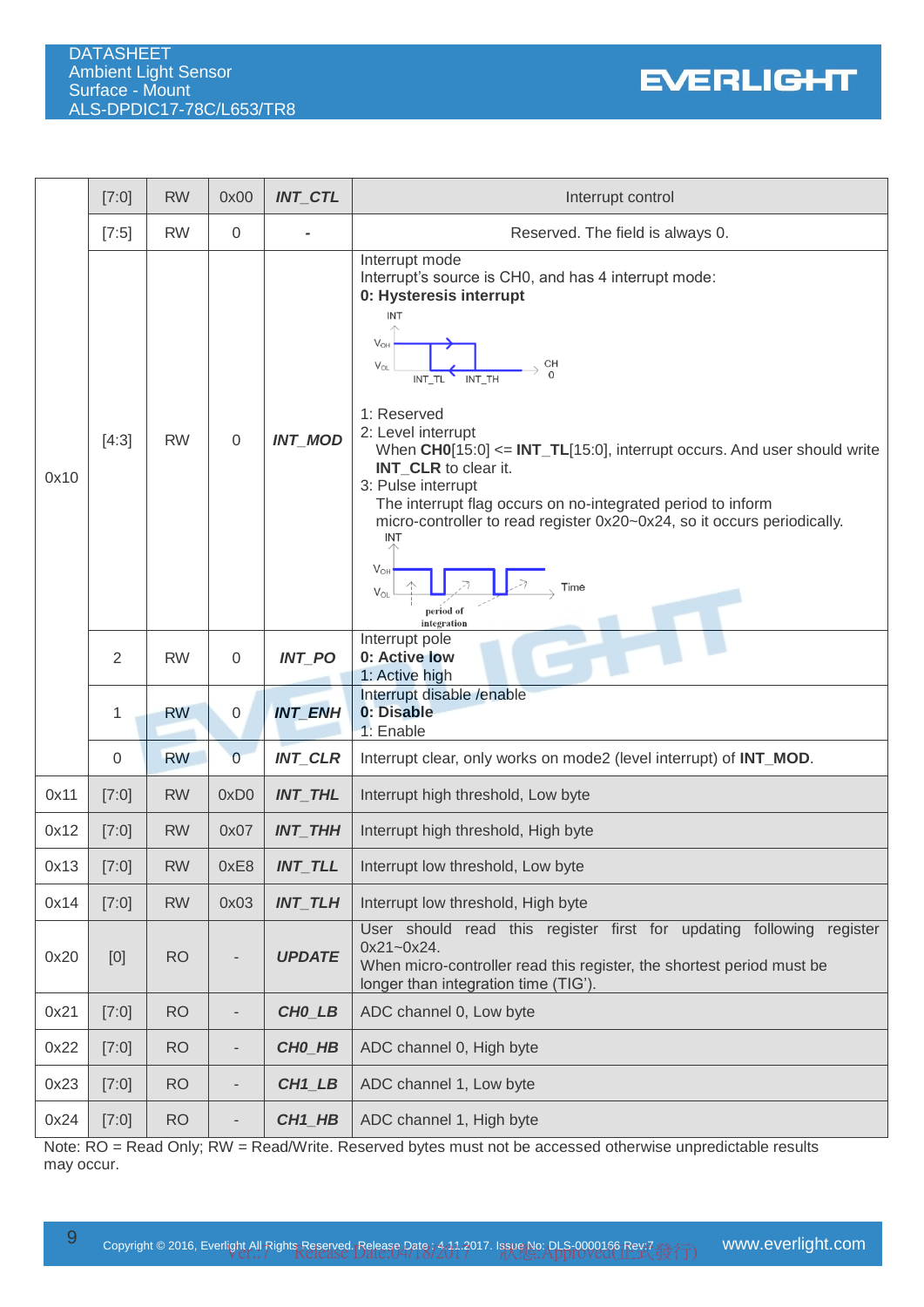DATASHEET Ambient Light Sensor Surface - Mount ALS-DPDIC17-78C/L653/TR8

#### **Basic Operation**

After starting the device, user first write *PD*=1 to power down the device. User could set the device to active mode by writing *PD*=0. To operate the device in active mode, issue a command to access the *UPDATE* register. User should read this register first for updating following register 0x21~0x24. When micro-controller read the *UPDATE* register, the shortest period must be longer than integration time (TIG'). The integration time is 400ms (default value). After 400 ms, the conversion results will be available in the *CH0* (register 0x21~0x22) and *CH1* (register 0x23~0x24).

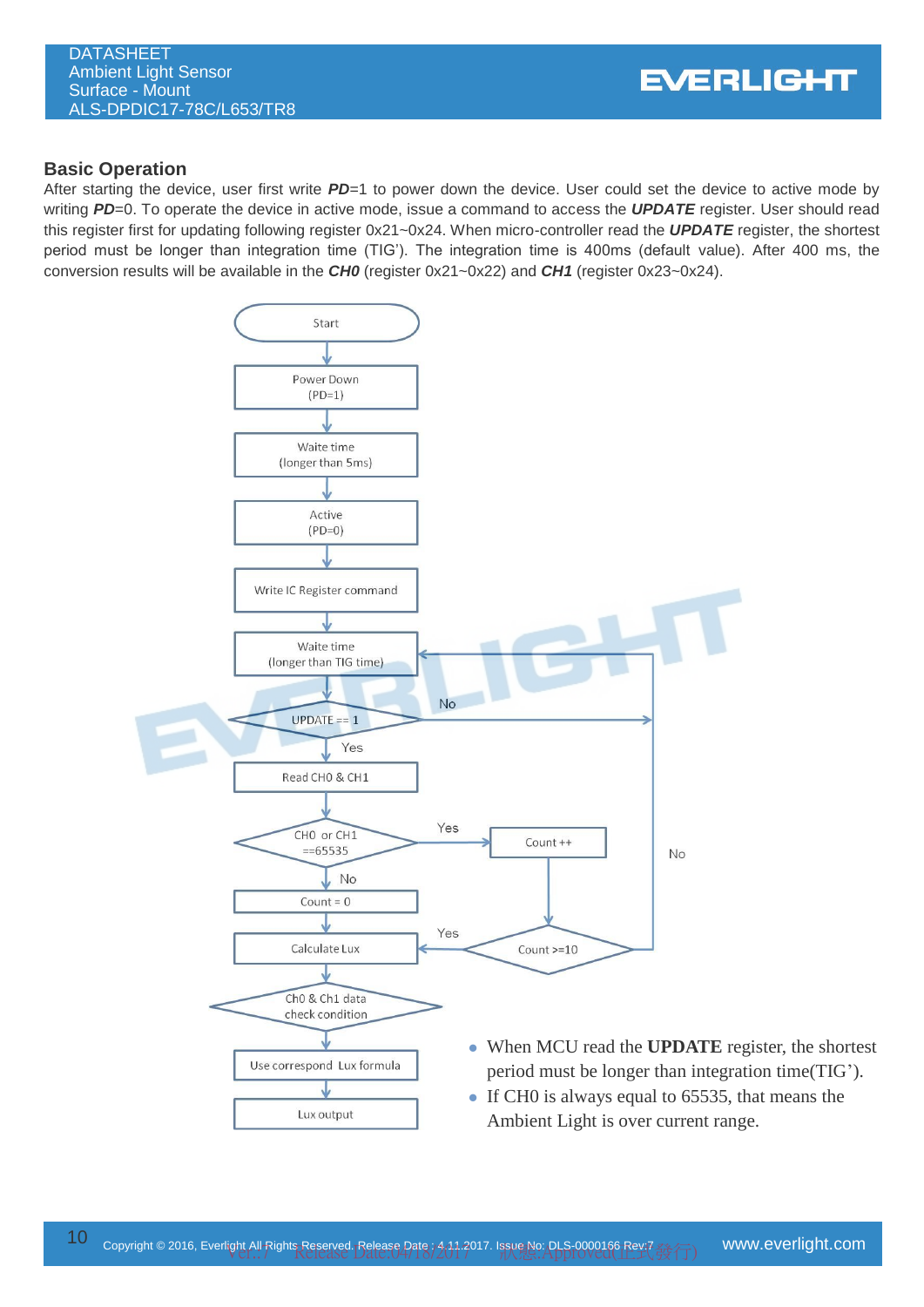

#### **Lux Calculating**

User could calculate lux value by using the following equation (for white LED)

- if  $CHO > CH1$ , Lux =  $(CHO CH1) \times (15 / CG) \times (148 / TIG) \times K$
- else if  $(CHO > (CH1 * CH1K)$ , Lux =  $(CHO -(CH1 * CH1K)x (15 / CG)$  x (148 / **TIG**) x **K**
- $\bullet$  else Lux = (*CH0*)x (15 / *CG*) x (148 / *TIG*) x CH0K

Recommend Calibrate value:**K** = 0.009, **CH1K**=0.93, **CH0K** =0.0013

Note: **CG** range is 1~15.

#### **VDD Power-up and Power Supply**

Upon power-up, please ensure the slew rate of VDD greater than 1.0 V/mS. After power-up , the supply voltage shall NOT drop below 2.0V. Once it happens, please switch off the power, wait more than 1 second, and then power on the device again.

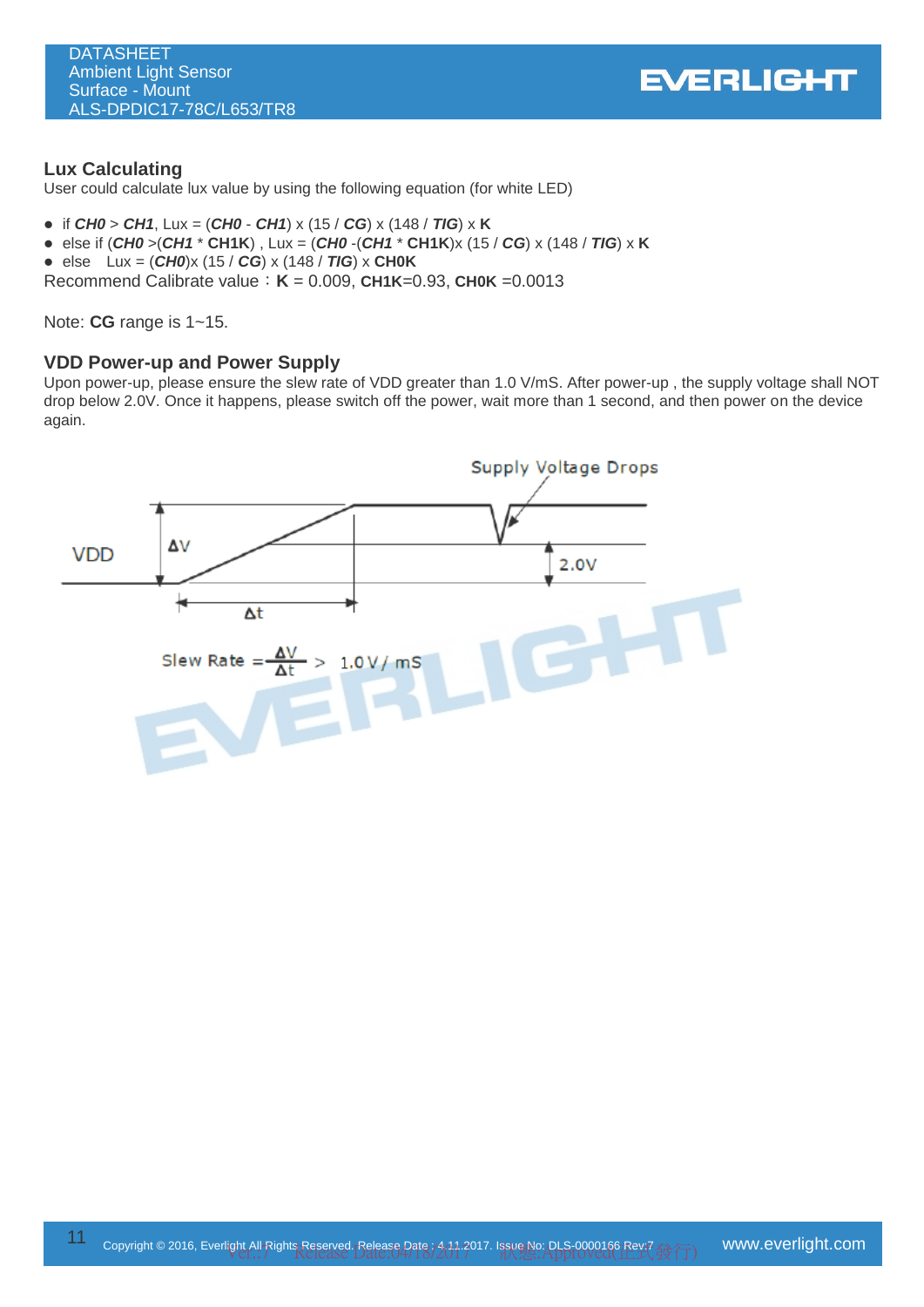**EVERLIGHT** 

# **Package Outlines** (Unit: mm)



# recommend soldering pattern

#### Note: Tolerances unless mentioned ±0.2mm. Unit = mm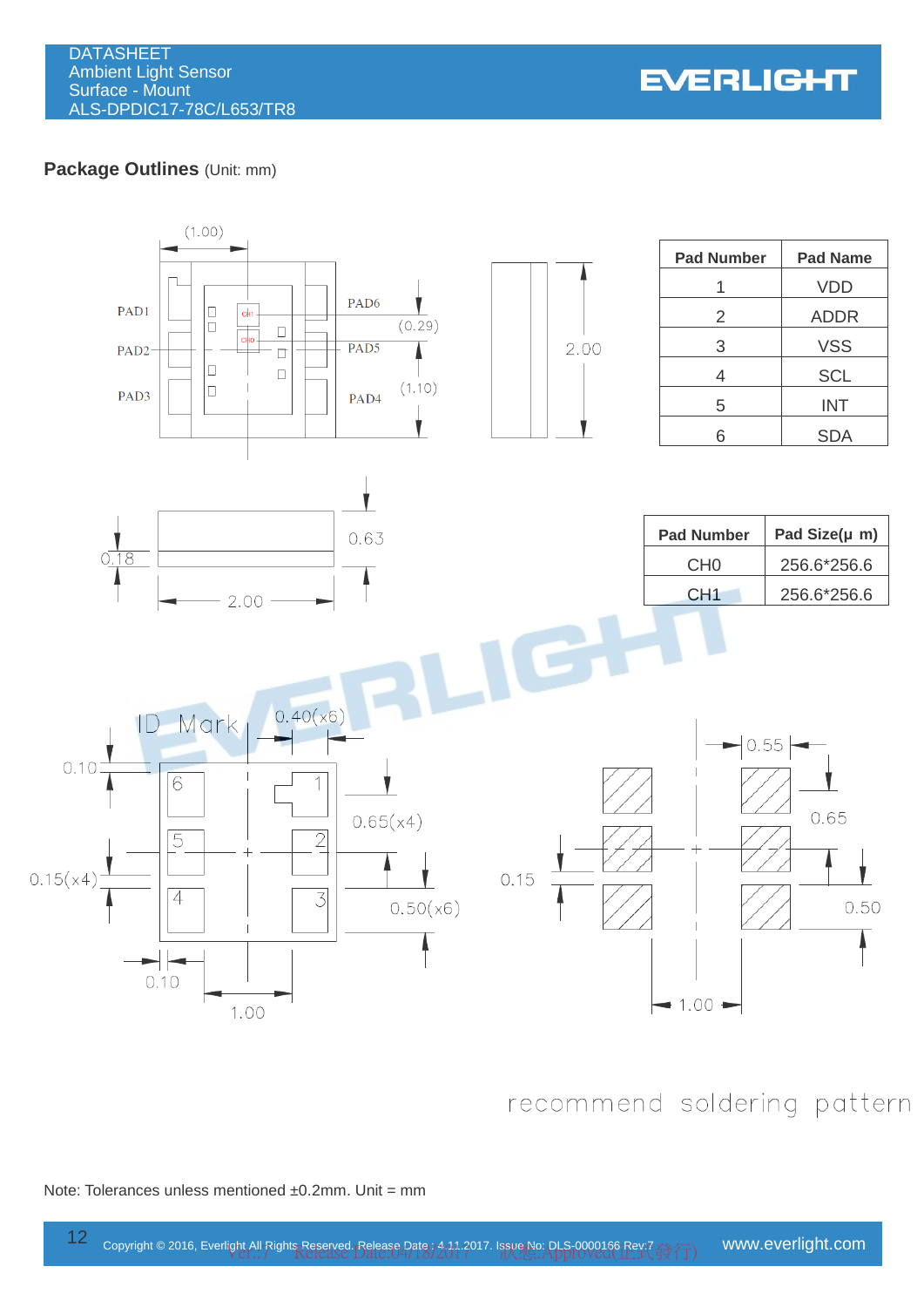# **EVERLIGHT**

# **Recommended method of storage**

- 1. Do not open moisture proof bag before devices are ready to use.
- 2. Shelf life in sealed bag from the bag seal date:18 months at 10°C~30°C and < 90% RH.
- 3. After opening the package, the devices must be stored at 10°C~30°C and  $\leq 60\%$ RH, and used within 168 hours (floor life).
- 4. If the moisture absorbent material (desiccant material) has faded or unopened bag has exceeded the shelf life or devices (out of bag) have exceeded the floor life, baking treatment is required.
- 5. If baking is required, refer to IPC/JEDEC J-STD-033 for bake procedure or recommend the following conditions: 192 hours at 40°C +5/–0°C and < 5 % RH (reeled/tubed/loose units) or 96 hours at 60°C ± 5°C and < 5 % RH (reeled/tubed/loose units) or 24 hours at  $125^{\circ}$ C ± 5°C, not suitable for reel or tubes.

# **Recommended Solder Profile**



#### Notice:

- (1) Reflow soldering should not be done more than two times.
- (2) When soldering, do not put stress on the devices during heating.
- (3) After soldering, do not warp the circuit board.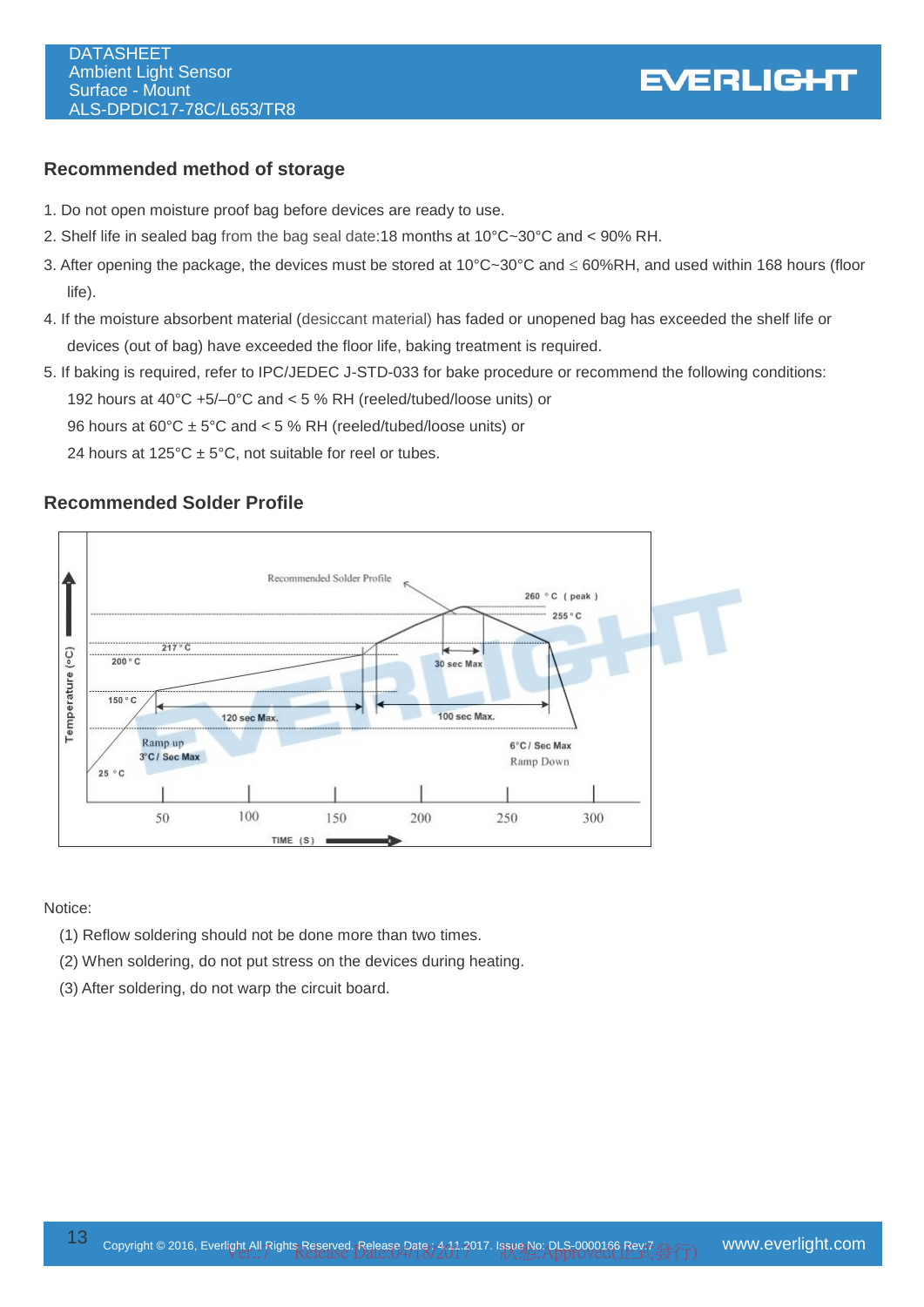# **Soldering Iron**

Each terminal is to go to the tip of soldering iron temperature less than 350°C for 3 seconds within once in less than the soldering iron capacity 25W. Leave two seconds and more intervals, and do soldering of each terminal. Be careful because the damage of the product is often started at the time of the hand solder.

# **Repairing**

Repair should not be done after the device have been soldered. When repairing is unavoidable, a double-head soldering iron should be used (as below figure). It should be confirmed beforehand whether the characteristics of the device will or will not be damaged by repairing.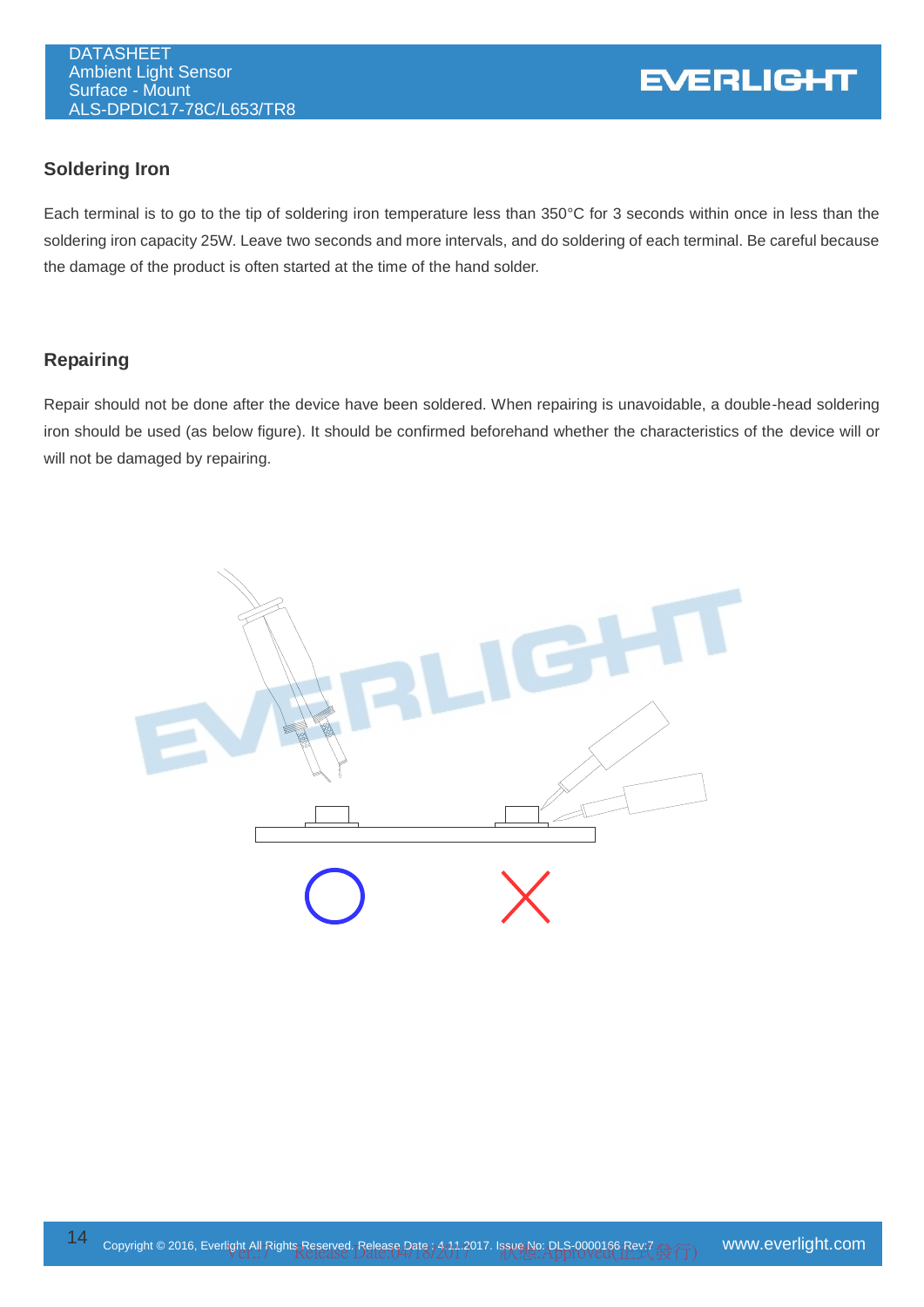

# **Label Explanation**



# **Packing Quantity Specification**

2000 PCS/ 1 Reel

# **Reel Dimensions**

- ‧CPN: Customer's Product Number
- ‧P/N: Product Number
- ‧QTY: Packing Quantity
- ‧CAT: Luminous Intensity Rank
- ‧HUE: Dom. Wavelength Rank
- ‧REF: Forward Voltage Rank
- ‧LOT No: Lot Number

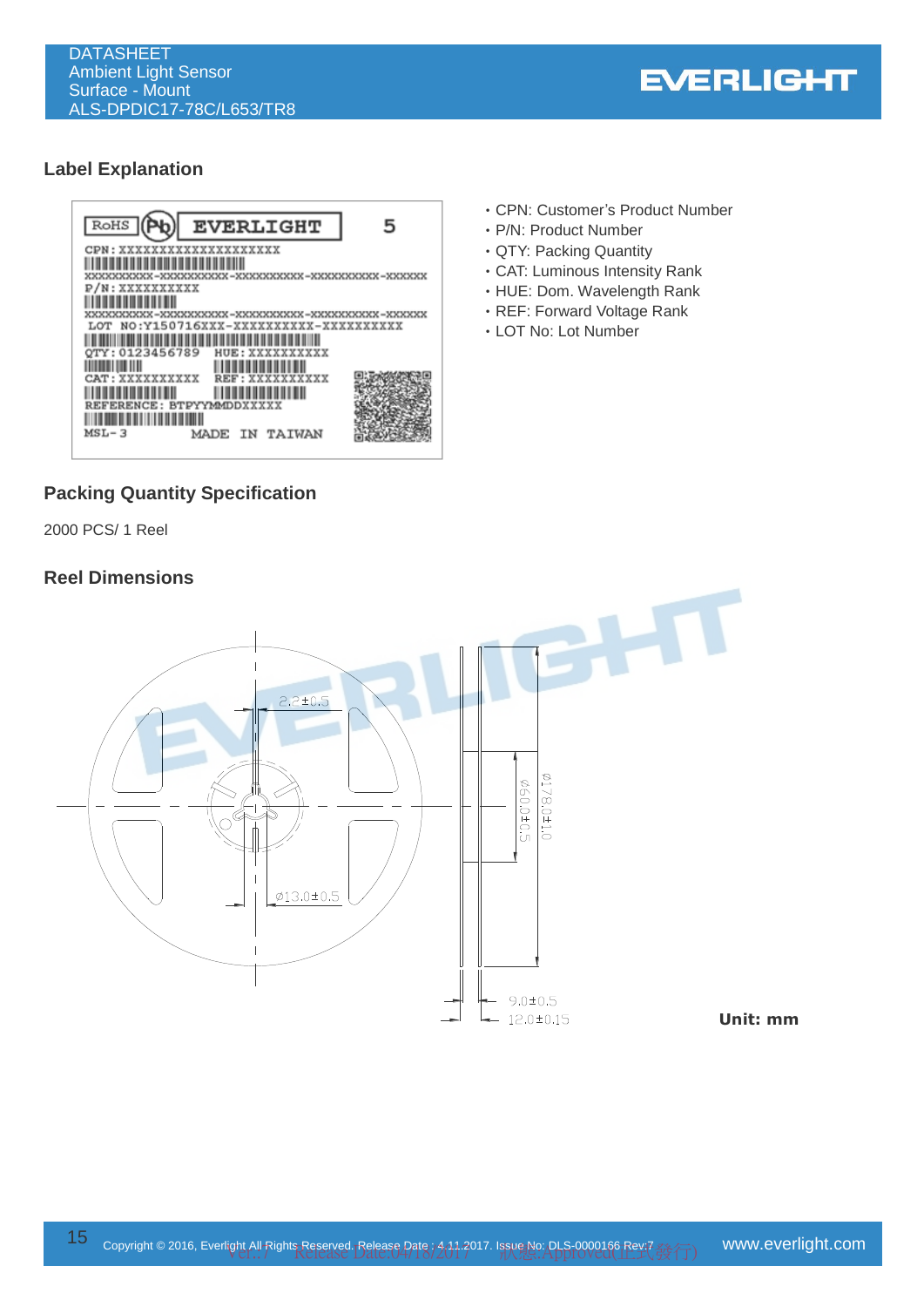

# **Tape Dimensions**